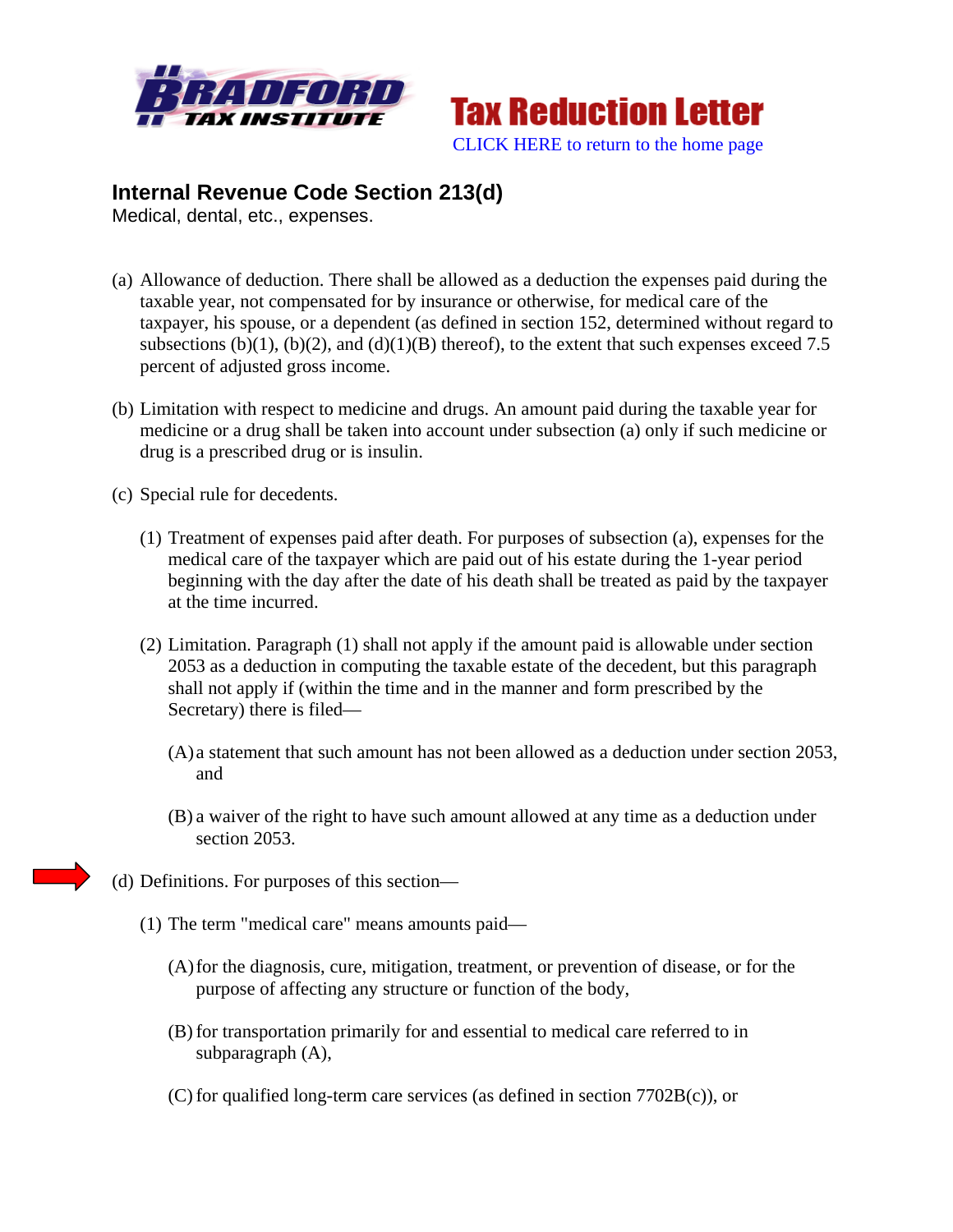(D)for insurance (including amounts paid as premiums under part B of title XVIII of the Social Security Act, relating to supplementary medical insurance for the aged) covering medical care referred to in subparagraphs (A) and (B) or for any qualified long-term care insurance contract (as defined in section 7702B(b)).

In the case of a qualified long-term care insurance contract (as defined in section 7702B(b)), only eligible long-term care premiums (as defined in paragraph (10)) shall be taken into account under subparagraph (D).

- (2) Amounts paid for certain lodging away from home treated as paid for medical care. Amounts paid for lodging (not lavish or extravagant under the circumstances) while away from home primarily for and essential to medical care referred to in paragraph  $(1)(A)$ shall be treated as amounts paid for medical care if—
	- (A) the medical care referred to in paragraph  $(1)(A)$  is provided by a physician in a licensed hospital (or in a medical care facility which is related to, or the equivalent of, a licensed hospital), and
	- (B) there is no significant element of personal pleasure, recreation, or vacation in the travel away from home.

The amount taken into account under the preceding sentence shall not exceed \$50 for each night for each individual.

- (3) Prescribed drug. The term "prescribed drug" means a drug or biological which requires a prescription of a physician for its use by an individual.
- (4) Physician. The term "physician" has the meaning given to such term by section 1861(r) of the Social Security Act (42 U.S.C. 1395x(r)).
- (5) Special rule in the case of child of divorced parents, etc. Any child to whom section 152(e) applies shall be treated as a dependent of both parents for purposes of this section.
- (6) In the case of an insurance contract under which amounts are payable for other than medical care referred to in subparagraphs  $(A)$ ,  $(B)$ , and  $(C)$  of paragraph  $(1)$ —
	- $(A)$  no amount shall be treated as paid for insurance to which paragraph  $(1)(D)$  applies unless the charge for such insurance is either separately stated in the contract, or furnished to the policyholder by the insurance company in a separate statement,
	- (B) the amount taken into account as the amount paid for such insurance shall not exceed such charge, and
	- (C) no amount shall be treated as paid for such insurance if the amount specified in the contract (or furnished to the policyholder by the insurance company in a separate statement) as the charge for such insurance is unreasonably large in relation to the total charges under the contract.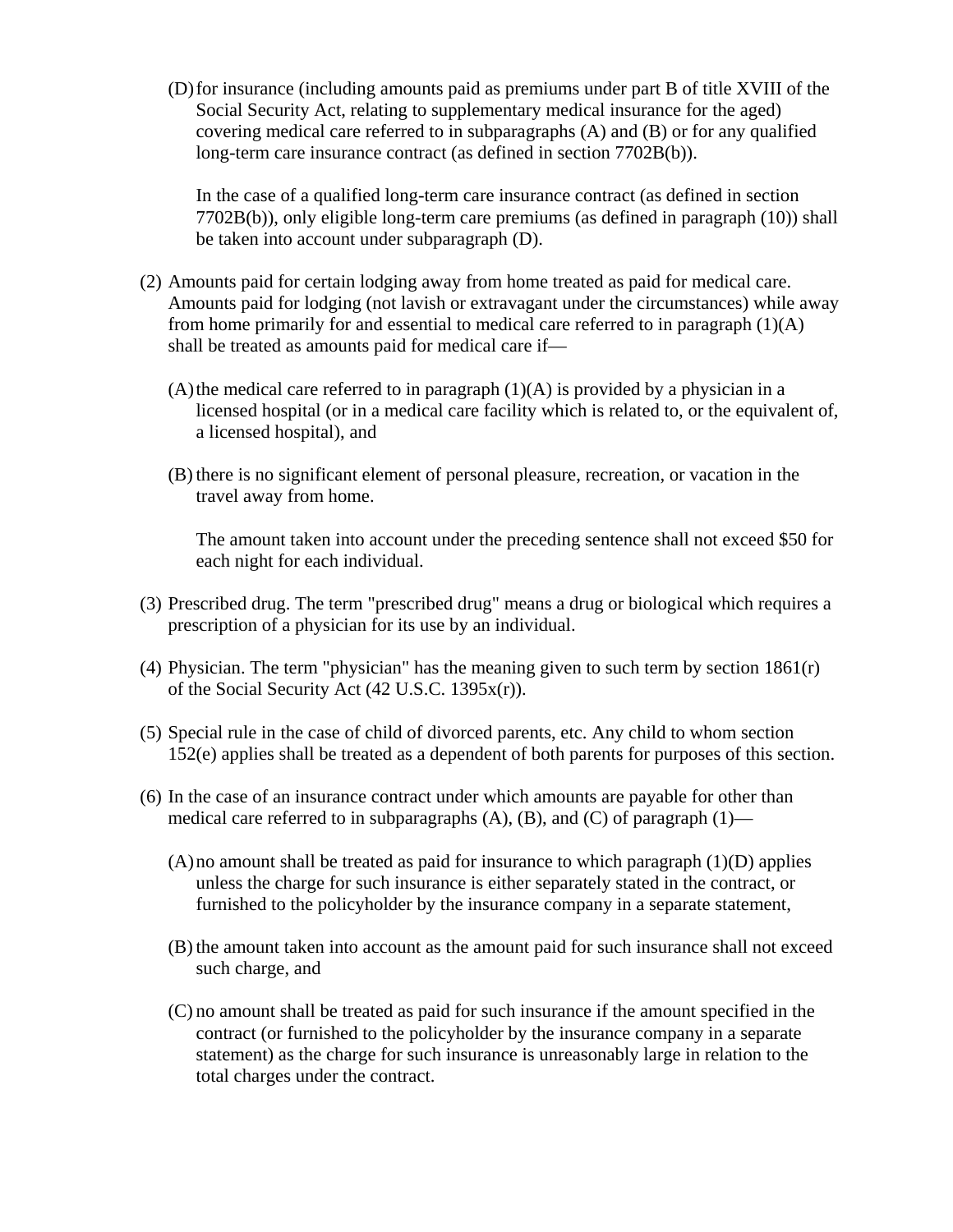- (7) Subject to the limitations of paragraph (6), premiums paid during the taxable year by a taxpayer before he attains the age of 65 for insurance covering medical care (within the meaning of subparagraphs  $(A)$ ,  $(B)$ , and  $(C)$  of paragraph  $(1)$ ) for the taxpayer, his spouse, or a dependent after the taxpayer attains the age of 65 shall be treated as expenses paid during the taxable year for insurance which constitutes medical care if premiums for such insurance are payable (on a level payment basis) under the contract for a period of 10 years or more or until the year in which the taxpayer attains the age of 65 (but in no case for a period of less than 5 years).
- (8) The determination of whether an individual is married at any time during the taxable year shall be made in accordance with the provisions of section 6013(d) (relating to determination of status as husband and wife).
- (9) Cosmetic surgery.
	- (A)In general. The term "medical care" does not include cosmetic surgery or other similar procedures, unless the surgery or procedure is necessary to ameliorate a deformity arising from, or directly related to, a congenital abnormality, a personal injury resulting from an accident or trauma, or disfiguring disease.
	- (B) Cosmetic surgery defined. For purposes of this paragraph, the term "cosmetic surgery" means any procedure which is directed at improving the patient's appearance and does not meaningfully promote the proper function of the body or prevent or treat illness or disease.
- (10) Eligible long-term care premiums.
	- (A)In general. For purposes of this section, the term "eligible long-term care premiums" means the amount paid during a taxable year for any qualified long-term care insurance contract (as defined in section 7702B(b)) covering an individual, to the extent such amount does not exceed the limitation determined under the following table:

| In the case of an individual with an attained | The limitation is: |
|-----------------------------------------------|--------------------|
| age before the close of the taxable year of:  |                    |
| 40 or less                                    | \$200              |
| More than 40 but not more than 50             | \$375              |
| More than 50 but not more than 60             | \$750              |
| More than 60 but not more than 70             | \$2,000            |
| More than 70                                  | \$2,500            |

(B) Indexing.

(i) In general. In the case of any taxable year beginning in a calendar year after 1997, each dollar amount contained in subparagraph (A) shall be increased by the medical care cost adjustment of such amount for such calendar year. If any increase determined under the preceding sentence is not a multiple of \$10, such increase shall be rounded to the nearest multiple of \$10.